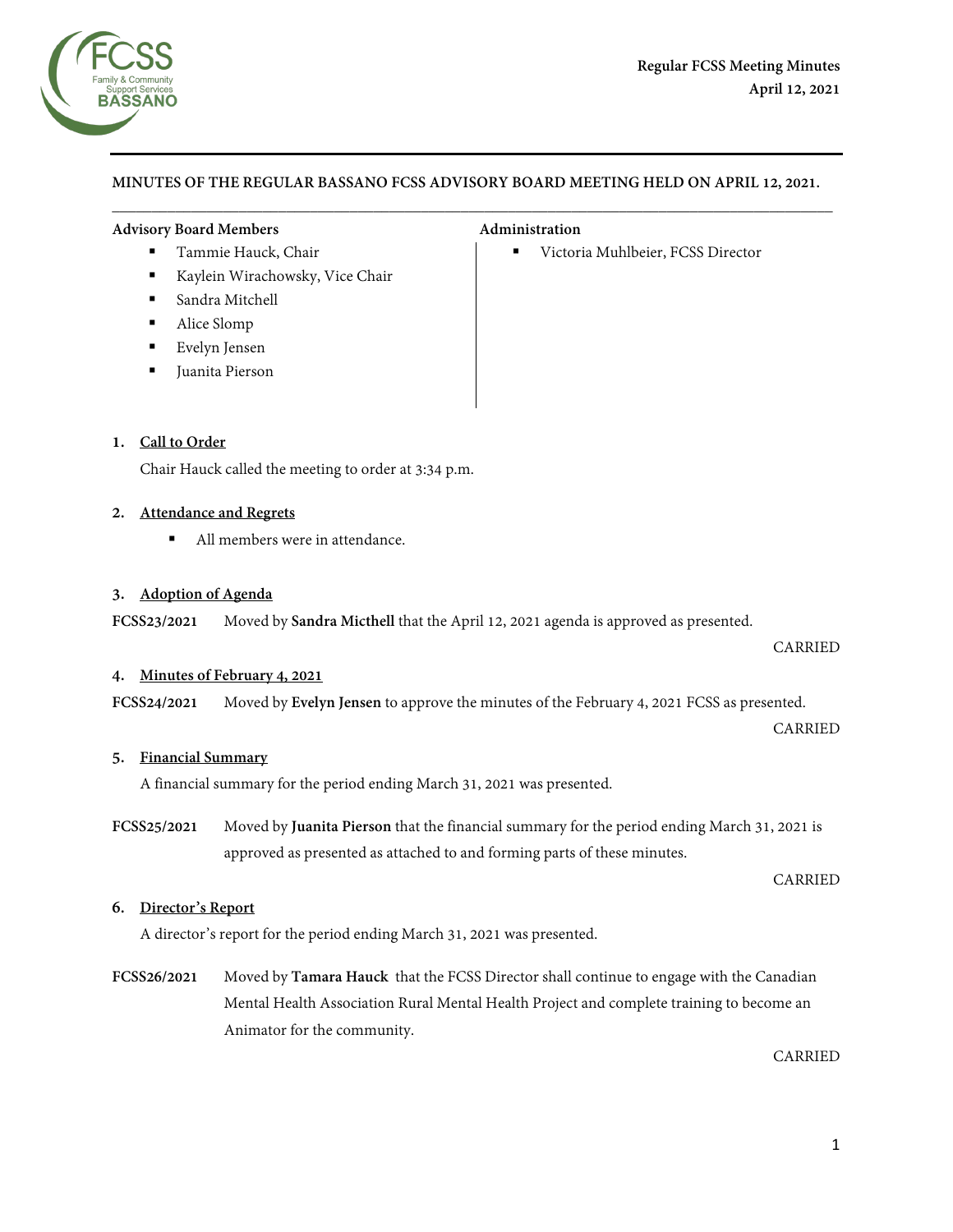



**FCSS27/2021** Moved by **Alice Slomp** that FCSS Board of Directors wished to recruit youth to the board for the 2021 school year starting in September. Youth will be appointed for a ten-month term of September – June. The FCSS Director shall develop a proposal and present it to the board for consideration.

CARRIED

**FCSS28/2021** Moved by **Juanita Pierson** that the director's report for the period ending March 31, 2021 is approved as presented and discussed as attached to and forming part of these minutes.

CARRIED

## **7. CAO Report**

A CAO report for the period ending March 31, 2021 was presented.

**FCSS29/2021** Moved by **Kaylein Wirachowshy** that the CAO report for the period ending March 31, 2021 is approved as presented and discussed as attached to and forming part of these minutes.

CARRIED

## **8. UNFINISHED BUSINESS**

# **8.1 Request for Decision – Approval of FCSS Operational Policy 005 – New Member Application**  A request for decision was presented regarding council revisions to the proposed FCSS Operational Policy 005.

**FCSS30/2021** Moved by **Kaylein Wirschowsky** that FCSS Operational Policy P-FCSS005 – New Member Application is approved as presented.

CARRIED

## **8.2 Request for Decision – PFCSS003 – Forming a Personnel Committee**

The Board appointed members to the FCSS Personnel Committee.

**FCSS31/2021** Moved by **Alice Slomp** that FCSS Board of Directors appoints Tamara Hauck and Sandra Mitchell to the personnel committee. The appointment is effective April 12, 2021 and will be reviewed annually at the AGM. The FCSS Director shall notify the CAO.

CARRIED

#### **9. NEW BUSINESS**

#### **9.1 Ratification Request for Decision – Volunteer Appreciation (April 18 – April 24)**

A request for decision was emailed to the board on April  $2<sup>nd</sup>$  and a motion was made to proceed with Volunteer Appreciation events. The motion has been ratified during this meeting.

**FCSS32/2021** Moved by **Sandra Mitchell** that FCSS will proceed with volunteer nominations and awards. Nominations will be open for community members will be eligible to nominate a volunteer in our community, through April 19th – 25th or until a maximum of 50 nominees are reached, all nominees will receive a thank you card and \$5 gift certificate to the Empty Bottle. The nominees will also be entered in a draw to win one of three main door prizes. Door prizes will include a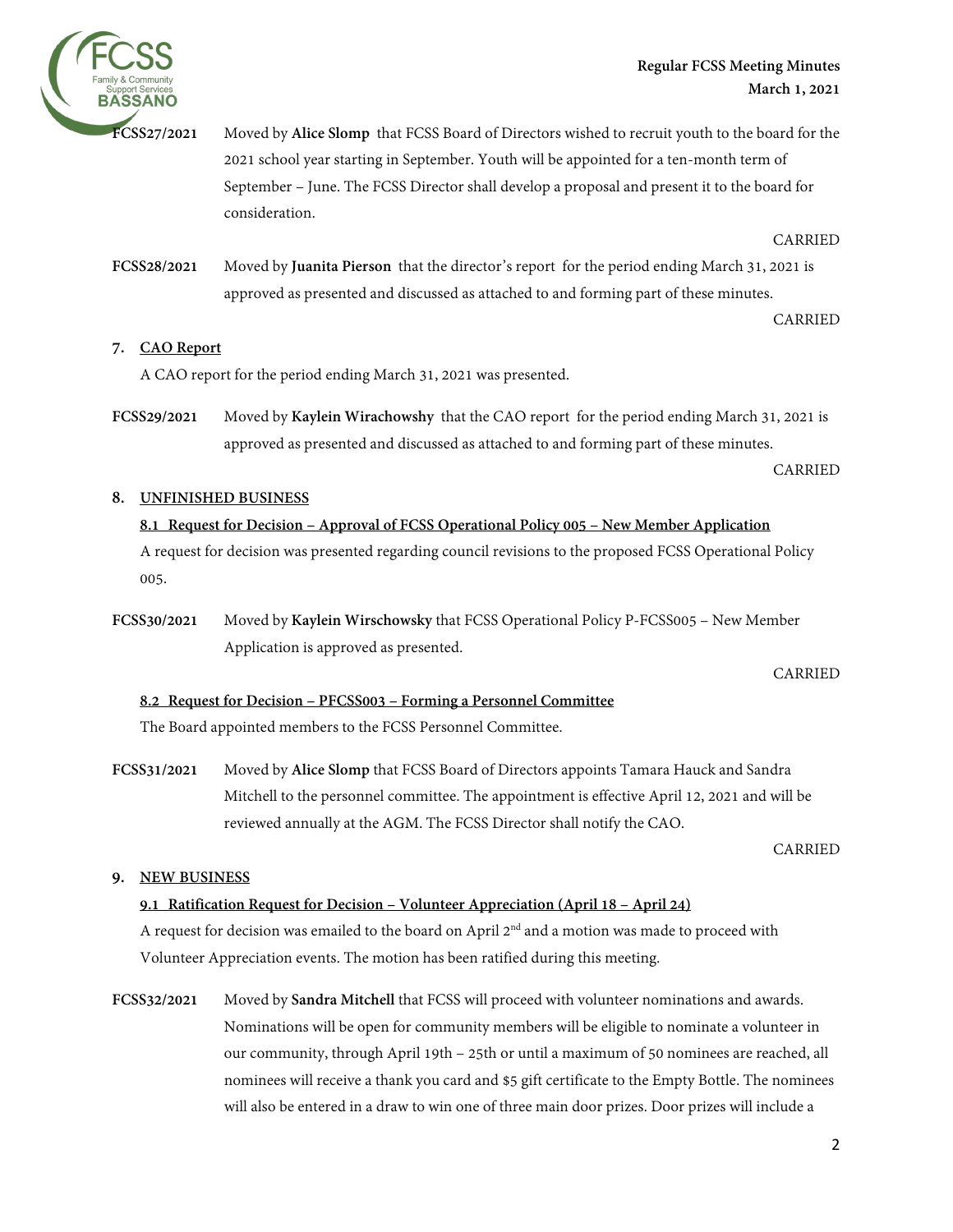

BBQ bag, Movie Night In Bag, and a Local Gems Bag – prize items will be gifted inside a reusable Costco cooler bag. The cost of the products in the three door prize bags will not exceed \$250 or the remaining amount left after the purchase of Empty Bottle gift cards.

CARRIED

#### **9.2 Ratification Request for Decision – Earth Day Craft Kits**

A request for decision was emailed to the board on April  $2<sup>nd</sup>$  and a motion was made to proceed with Earth Day Craft Kit programming. The motion has been ratified during this meeting.

**FCSS33/2021** Moved by **Tamara Hauck** that FCSS Board of Directors will plan a craft kit program for April, creating a maximum of 30 craft kits. Purchasing the supplies to create 30 craft kits will cost no more than \$200. Craft kits will be advertised in the community from April 6th – April 22nd or they are all spoken for by local families

#### CARRIED

#### **9.3 Ratification Request for Decision – Earth Day Focus Kits**

A request for decision was emailed to the board on April  $2<sup>nd</sup>$  and a motion was made to proceed with Earth Day Focus Kit programming. The motion has been ratified during this meeting.

**FCSS34/2021** Moved by **Tamara Hauck** that FCSS Board of Directors will plan a seniors' focus kit program for April 2021, creating a maximum of 25 focus kits. Purchasing the supplies to create 25 focus kits will cost no more than \$200. Kits will be advertised in the community from April 6th – April 22nd or they are all spoken for by local individuals.

CARRIED

#### **9.4 Request for Decision – Mental Health Week (May 3rd – 9th)**

A request for decision was presented to the board on and a motion was made to proceed with Mental Health Week programming.

**FCSS35/2021** Moved by **Kaylein Wirachowsky** that the FCSS Board of Directors will plan events for Mental Health Week during the month of May 2021 and pursue in kind donations as well and speaker costs/donations for the evens. The events will not exceed a cost of \$300 for all activities, speakers and events. The Board acknowledges that the events which are planned will require flexibility due to the ongoing COVID-19 restrictions. The FCSS director will ensure advertising is in place 2 weeks prior to Mental Health Week and all events meet COVID-19 guidance. If events do not meet COVID-19 guidance they will be rescheduled or cancelled at the board discretion

CARRIED

#### **9.5 Request for Decision – International Day of Families (May 15)**

A request for decision was presented to the board on and a motion was made to proceed with International Day of Families programming.